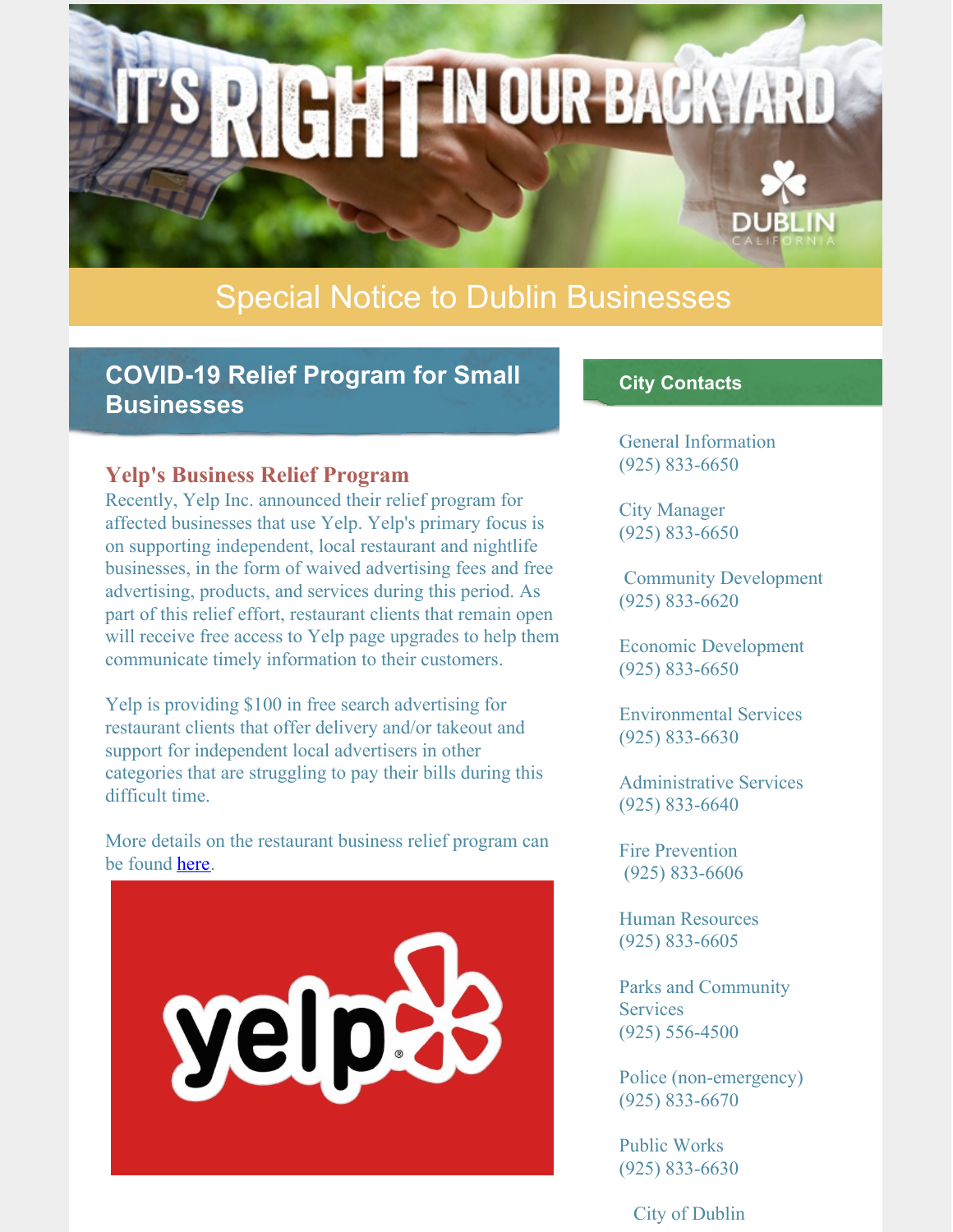### **Yelp, GoFundMe & Intuit Small Business Support**

In addition, Yelp, GoFundMe and Intuit QuickBooks have partnered together to help raise COVID-19 relief money through the Small Business Relief Fund, which will be used to issue \$500 matching grants to businesses that raise at least \$500 on a GoFundMe campaign connected to the pandemic.

The Small Business Relief Fund is part of the **Small Business Relief Initiative** program [supported](https://www.gofundme.com/c/small-business-relief-initiative-and-fund-faqs) by GoFundMe, Yelp and Intuit QuickBooks.

- If you are a Yelp client, you may have a fundraiser automatically created for you through the Yelp platform. To claim this fundraiser (and donations made to it!) claim your [fundraiser](https://support.gofundme.com/hc/en-us/requests/new?ticket_form_id=360000760611).
- If you do not have a fundraiser already created for your business, start a new [fundraiser](http://gofundme.com/sign-up). In your fundraiser description, please make sure you add the hashtag #SmallBusinessRelief. Then, also fill out this [form](https://support.gofundme.com/hc/en-us/requests/new?ticket_form_id=360000765092) to confirm your small business.







## **Maintaining your Online Business Profiles**

Businesses are encouraged to keep your website up to date for your customers with relevant changes to your operations such as changes in hours, temporary closures, and take-out/delivery options. To help you maintain your business profile elsewhere online, here are some guides to help you update your information:

- Yelp [Guides](https://blog.yelp.com/2020/03/updating-hours-temporary-closures-service-options?utm_source=biz_blog&utm_medium=yelp_blog&utm_content=blog_text_link)
- Google My [Business](https://support.google.com/business/answer/9773423) Help
- Google tips for small [businesses](https://smallbusiness.withgoogle.com/news/resources-for-smbs-impacted-by-coronavirus#!/)  $\bullet$
- [Managing](https://www.facebook.com/help/135275340210354) Your Facebook Business Page